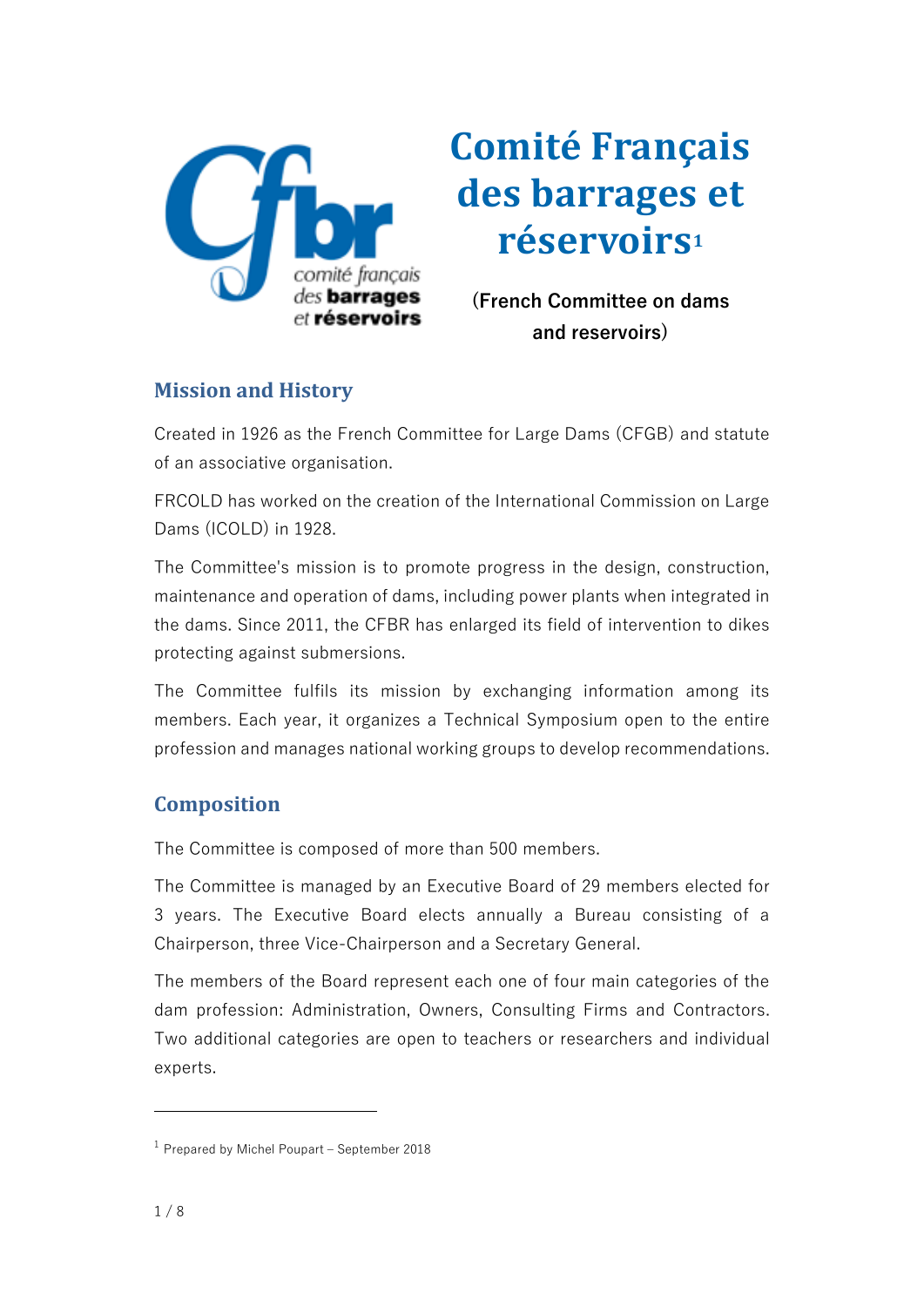The resources of the Committee consist of the annual membership fees it receives from its members, either individuals or entities. EDF (Electricité de France) currently provides the Committee with the secretariat located at the EDF Hydraulic Engineering Centre.

# **Benefits for the dams' professionals**

#### **Technical standards and knowledge dissemination**

The first benefit is, of course, the committee's contribution to the development of recommendations and the dissemination of practices and experiences among its members and, beyond that, for the international community of dams. The recommendations, listed in the appendix, are indeed published in French and translated into English to reach the widest possible audience. The organization of a technical symposium each year contributes greatly to the dissemination of experiences and practices within the profession. The themes selected for these symposia are very varied (see below the themes selected for the symposiums of the last years); they concern all aspects of the profession and concern dams but also their ancillary works and the valves of spillways, for example. Among the topics covered are: the regulation and the REX of its implementation, the theoretical and practical aspects of sizing, the safety of the dams, the methodologies of exploitation, the techniques of investigations and repairs, the projects of research and development, etc. Each symposium gives rise to the publication of a collection of articles.

It is to be noted that the symposium articles are referenced DOI (Digital Object Identifier) and that the CFBR publications are available under Creative Commons BY-NC-ND licenses.

Each year the committee holds its general assembly, followed by a symposium to which a European committee is systematically invited to make one or two presentations including a presentation of the dams in its country.

The Committee's website (http://www.barrages-cfbr.eu/) is organized in two sections: a "public at large" section providing information on the world of dams, the life and activities of the committee and already giving access to many downloadable documents including technical recommendations. The section reserved for the members of the committee also offers numerous documents,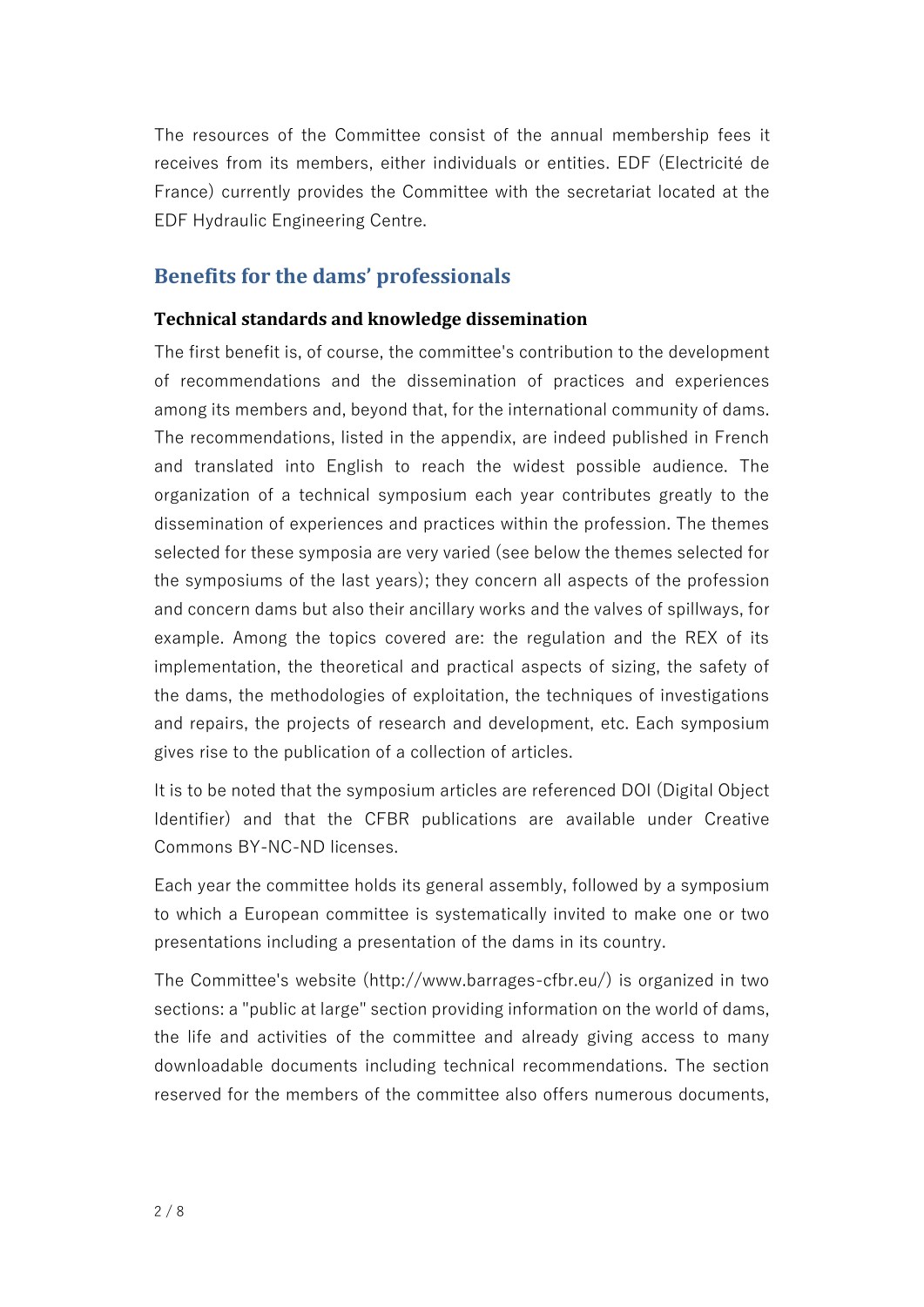including the articles of the symposia, the minutes of the meetings of the Executive Board, etc.

#### **Gathering role**

Beside these operational activities of production of standards and organizations of technical events, the committee also has an implicit but very important role: Indeed, the executive board meetings, the working groups, the organizing committees of the symposia offer meeting opportunities between professionals coming from different dam professional areas and thus allow contacts which would not take place otherwise. In operational activities these professionals can sometimes meet, but for a specific purpose, while within the committee they are led to collaborate in transverse activities and get to know each other better. This certainly helps to improve members' knowledge of activities and issues in other areas than their own. Thus, the Administration, the owners or operators of dams, engineering offices, contractors, etc. can meet outside the professional framework and exchange more freely within the Committee. This certainly facilitates relationships and sometimes helps resolve issues.

# **CFBR activities within ICOLD**

- Participation in almost all ICOLD Technical Committees; the French representative informs an internal FRCOLD working group with the outcomes of his committee and collect among this internal group the official position of FRCOLD about topics discussed within the ICOLD committee.
- Secretariat of the meetings of the group of French Speaking Committees at each ICOLD annual meeting. One of the main task concerns the French translations of the ICOLD bulletins.
- Participation in the European Club of ICOLD

# **Relations with other National Committees of ICOLD**

#### **Moroccan Committee on Large Dams (CMGB)**

Various technical exchanges including young Moroccan engineers stay in consultant firms in France and young French engineers stay in Morocco.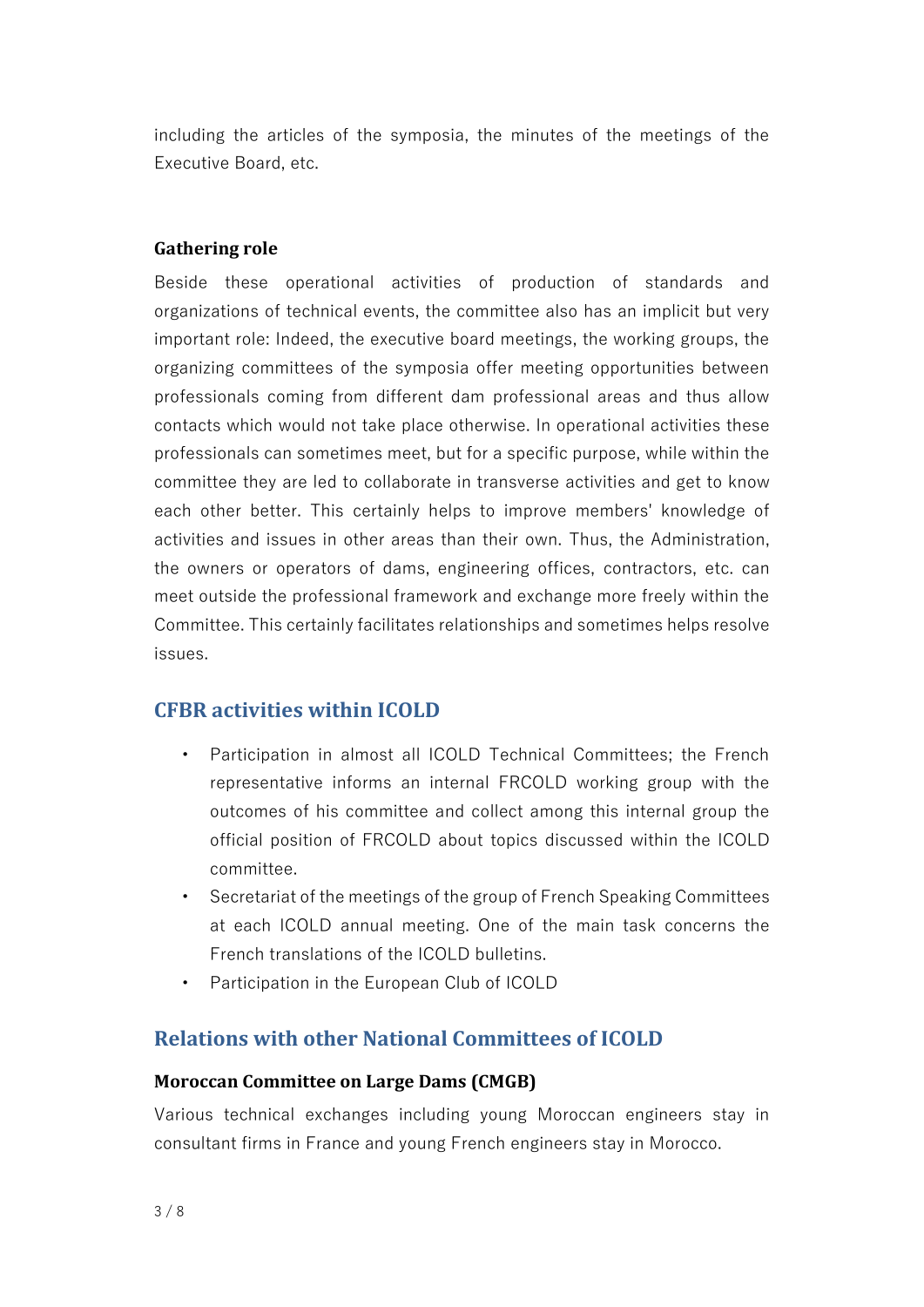## **Japanese Committee on Large Dams (JCOLD)**

Common work on seismic design of dams; Organization of a joint workshop on seismic modelling in October 2014 in Chambéry and in September 2016 in Saint-Malo

## **Swiss Committee on Dams (CSB)**

Various exchanges including participation in the Swiss technical symposium in June 2014

## **German Dams Committee (DTK)**

Invitation to the May 2016 symposium in Freiburg

# **Current CFBR Working Groups**

- Design of spillways by incremental or differential damage (completed in 2017);
- Repair techniques for flood protection dikes;
- Arch dams justification (completed in 2018);
- Feedback on dam incidents;
- Justification of erosion resistance of embankment dams and dikes;
- Risk analysis and safety of dams.

# **Last years' symposiums**

## **Symposium 2013: Modernization of dams (≈ 300 participants)**

- The definition of the program of the operation;
- The role of investigations in defining the work;
- Studies of work completion alternatives;
- The realization of the works.

## **Symposium 2015: Dam Foundation (≈ 330 participants)**

- The geology and the nature of the foundations: investigations, interpretation and materials characterization, definition of the works' planning;
- The criteria for design and justification of foundations: modelling and calculations, role of investigations in the works' definition;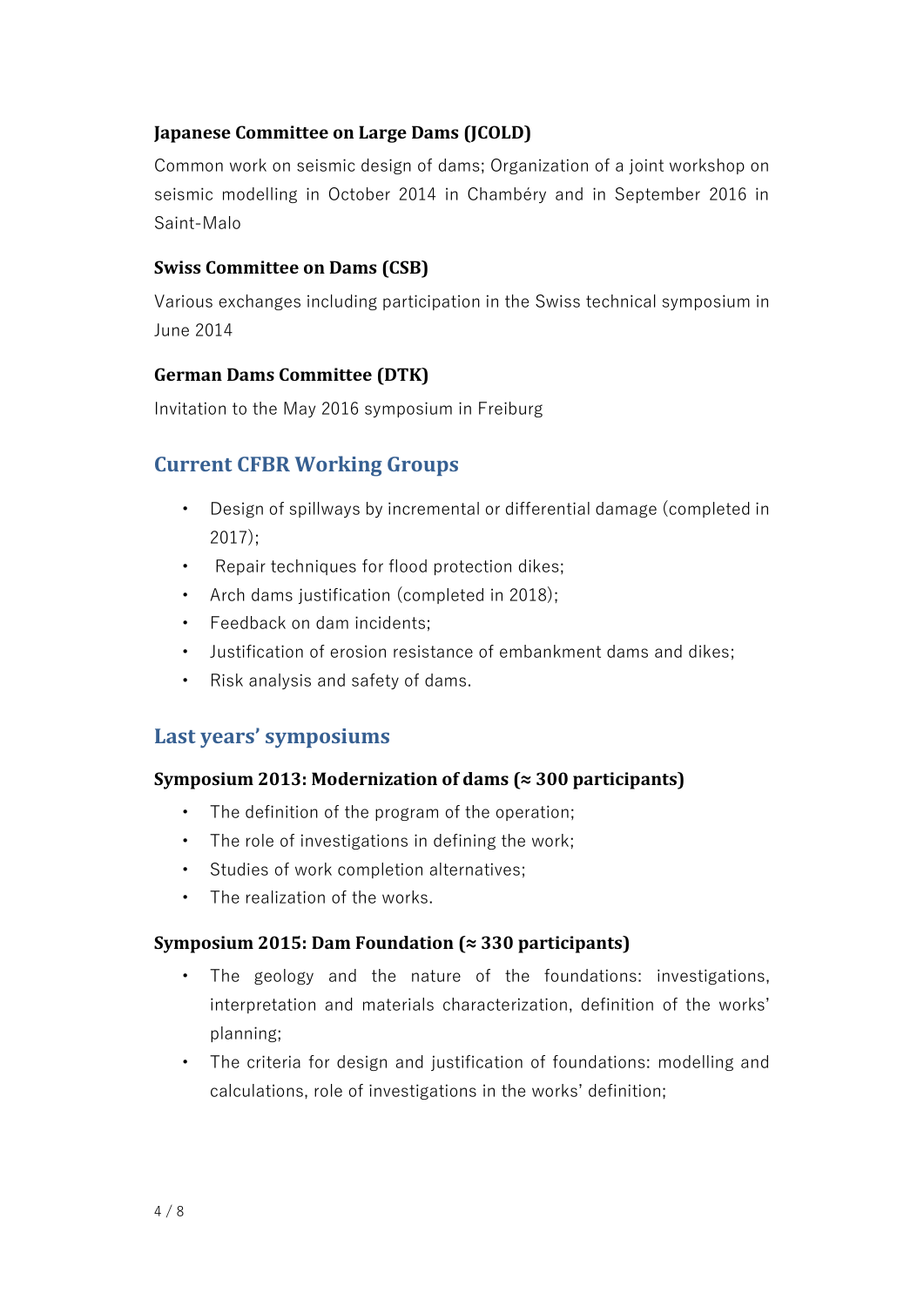- Excavations and preparation of foundations: treatments and reinforcements, studies of alternative construction works;
- Monitoring and surveillance of foundations: medium and long-term behaviour.



## **Symposium 2015: Dams' gates and control system (≈ 320 participants)**

- Importance of gates in dam risk assessments, safety reviews and indepth technical visits, comprehensive technical reviews;
- Renovations, maintenance of gates;
- Replacements and evolution of gates;
- Renovations and replacement of control systems, transmission systems and electrical installations of dams;
- Feed back of the incidents and malfunctions of the gated spillways.



## **Symposium 2016: Dam Safety and Issues (≈ 320 participants)**

- •Safety assessment methods;
- •Case studies;
- •consequences assessment;
- •Risk assessment during normal operation and flooding;
- •Feedback, Training.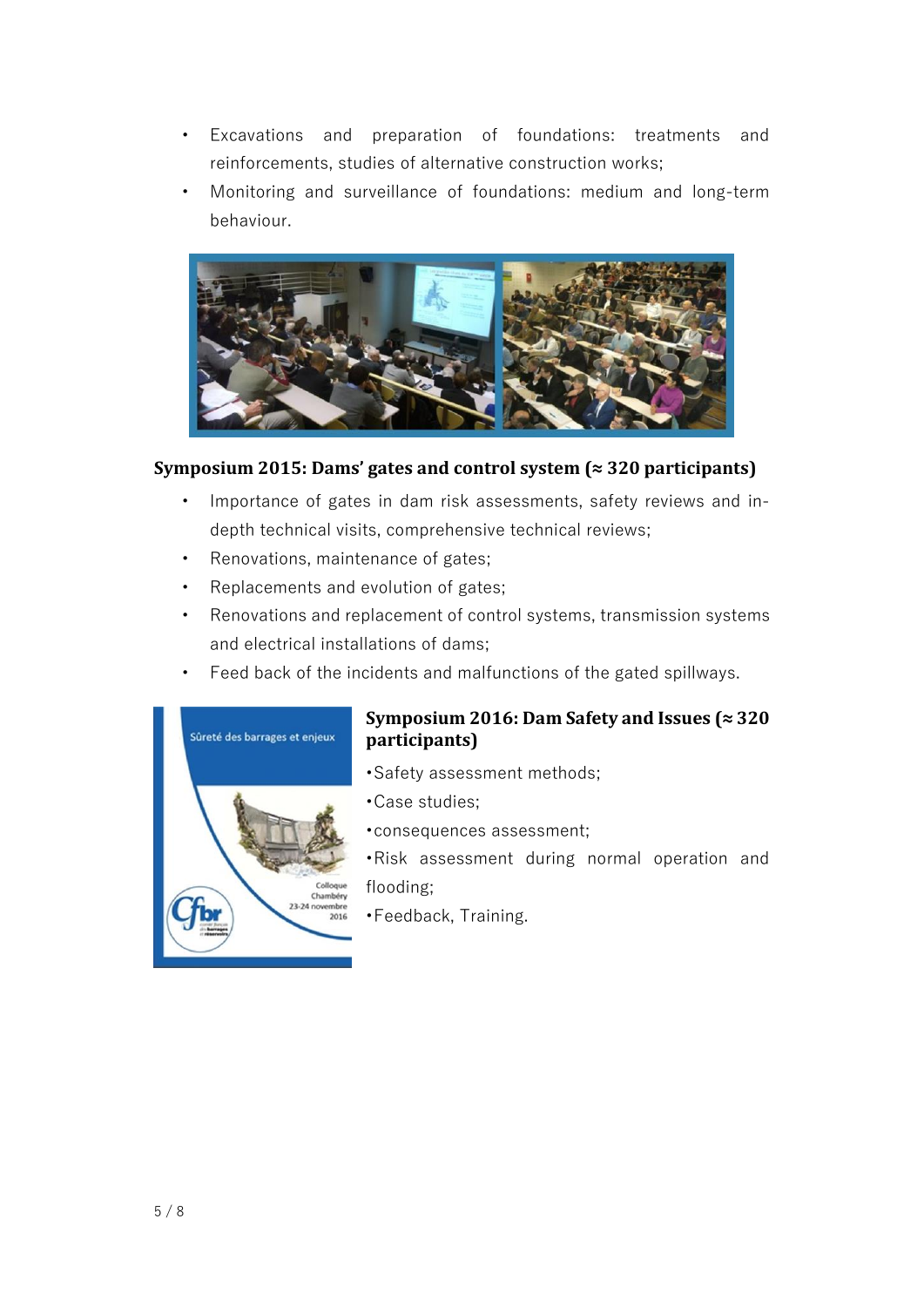### **Symposium 2017: Hydraulics of dams and dikes**

- Spillways design and design loads;
- hydraulic modelling;
- erosion and scour;
- Wrap up statements, feedback and perspectives.



**Symposium 2018: Innovative methods and techniques in the rehabilitation and maintenance of dams** (27 and 28 November 2018)

**Symposium 2019: Dams stability assessment - state of the art**

# **Dam visit and presentations for civil engineering students**

Every year the CFBR organizes a technical day for students starting their last school year in civil engineering.

The aim of this technical day is to introduce future civil engineers to the world of dams and hydraulics in general, to seek to attract vocations and future talents to our various professions.



Very valuable day in exchanges between professionals of the different dam domains and students of the main French civil engineering schools: Centrale Paris, Centrale Lyon, Ecole des Ponts et Chaussées, INSA, ENSE3, N7, ENGREF, ENSG, Ecole des Mines, etc.

This is an opportunity to make contacts for future internships or hiring.

The day is divided into two stages:

- Morning: technical presentations and exchanges with students;
- Meals taken together on site;
- Afternoon: accompanied dam visit in small groups.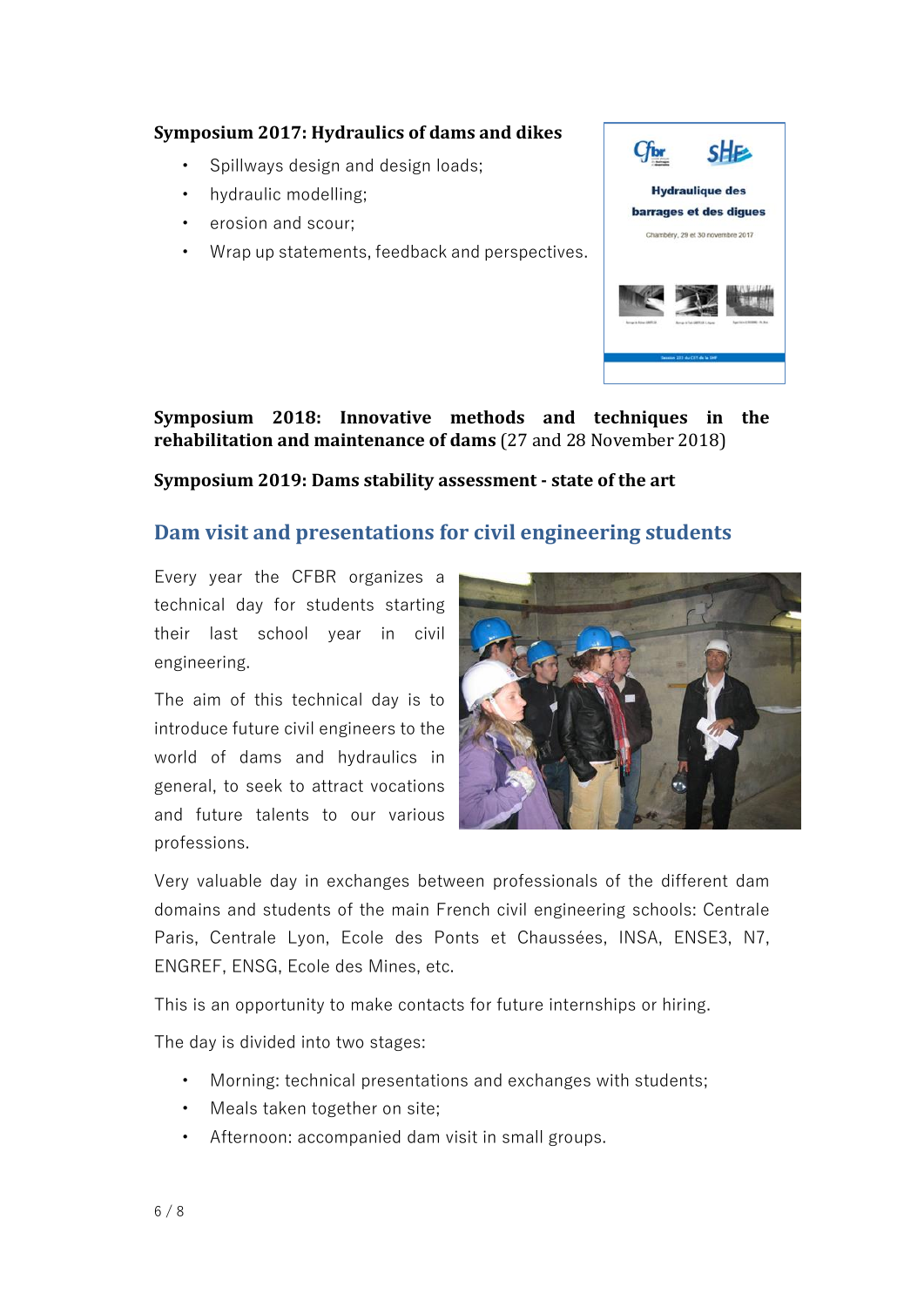# **Appendix – CFBR Recommendations**

## **Design of spillways by incremental or differential damage: Interim recommendations for the implementation of a method applicable to dams in France - 2017**

The recommendations come from the work of a Working Group (WG) of the French Committee of Dams and Reservoirs (CFBR), conducted from September 2013 to December 2016 to develop a methodology for the design of spillways by incremental damage. The October 2017 version of the guide constitutes interim CFBR recommendations. The CFBR provides, within a few years (usually 3-5 years), and on the basis of feedback and practice from the profession, to transform this guide into final recommendations of the CFBR. *In French.*

#### **Recommendations for Justification of Stability of Embankment Dams and Dykes - 2015**

*Guidelines for the justification of embankment dams and levees*

A CFBR working group has developed recommendations for justifying the stability of embankment dams and dikes. *The document includes the text in French and its translation into English.*



#### **Guide to dam risk assessment – 2015**

This document is the English translation of a reading guide for the local regulators in charge of the analysis of the content of the risk assessment sent to the prefects by the HPP managers in application of the French regulations. *In English.*

#### **Technical reference sheet sea and river dykes - 2015**

This document was written at the request of the Ministry of Ecology, Sustainable Development and Energy, technical service of electrical energy, large dams and hydraulics by a working group that led this task over the period from March 2011 to August 2013. This first version of the standard is intended to be enriched by complementary elements that are not addressed in this first edition. *In French.*

## **Guide on seismic risk and safety of hydraulic structures – 2014**

This document, developed under the auspices of the Ministry with the active participation of the CFBR, aims to unify practices for the verification of safety against the seismic risk of hydraulic structures, dams and dikes, located in France. *In French.*